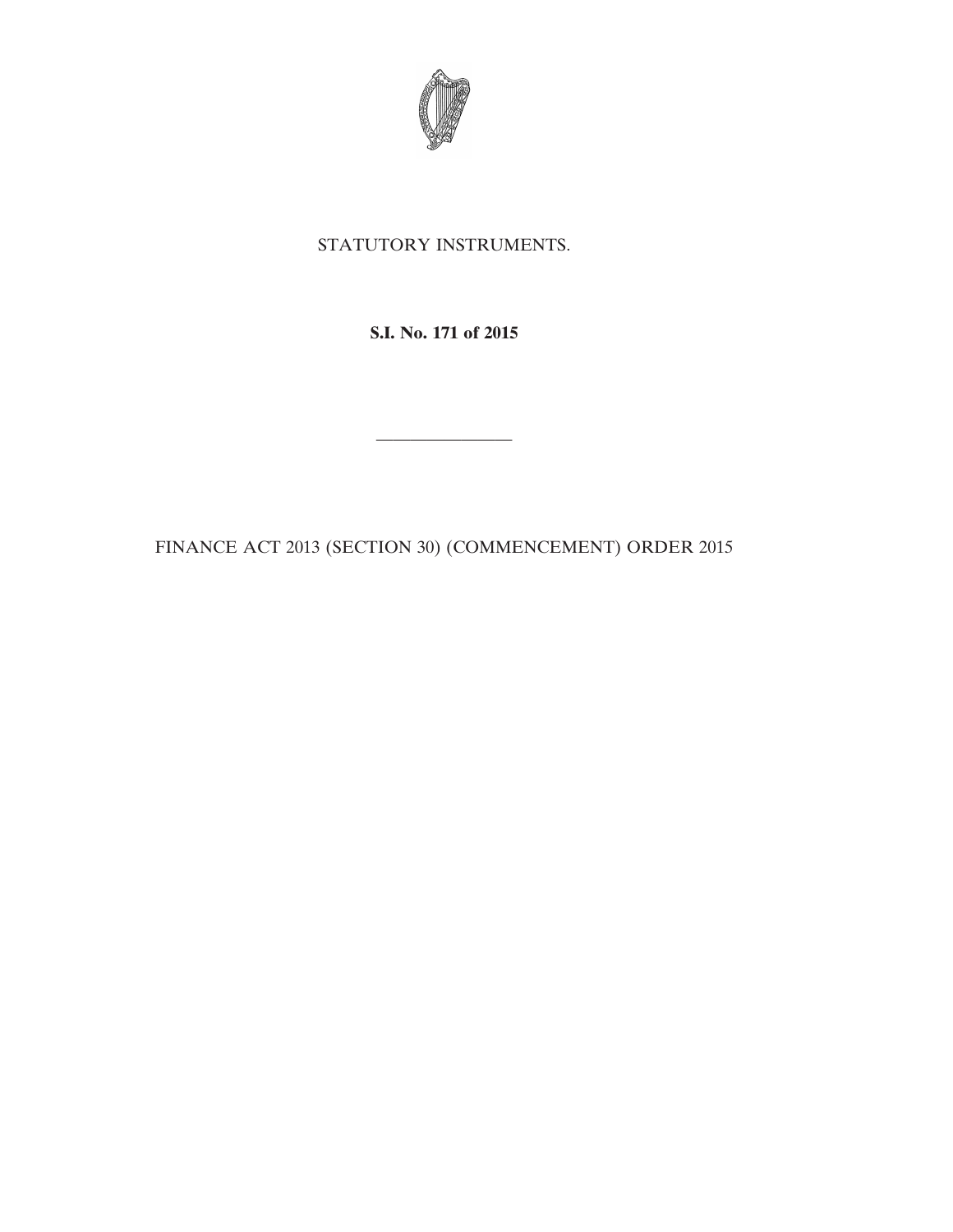FINANCE ACT 2013 (SECTION 30) (COMMENCEMENT) ORDER 2015

I, MICHAEL NOONAN, Minister for Finance, in exercise of the powers conferred on me by section 30(2) of the Finance Act 2013 (No. 8 of 2013), hereby order as follows:

1. This Order may be cited as the Finance Act 2013 (Section 30) (Commencement) Order 2015.

2. The 5th day of May 2015 is appointed as the day on which section 30 of the Finance Act 2013 (No. 8 of 2013) shall come into operation.



MICHAEL NOONAN, Minister for Finance.

*Notice of the making of this Statutory Instrument was published in "Iris Oifigiúil" of* 5*th May*, 2015.